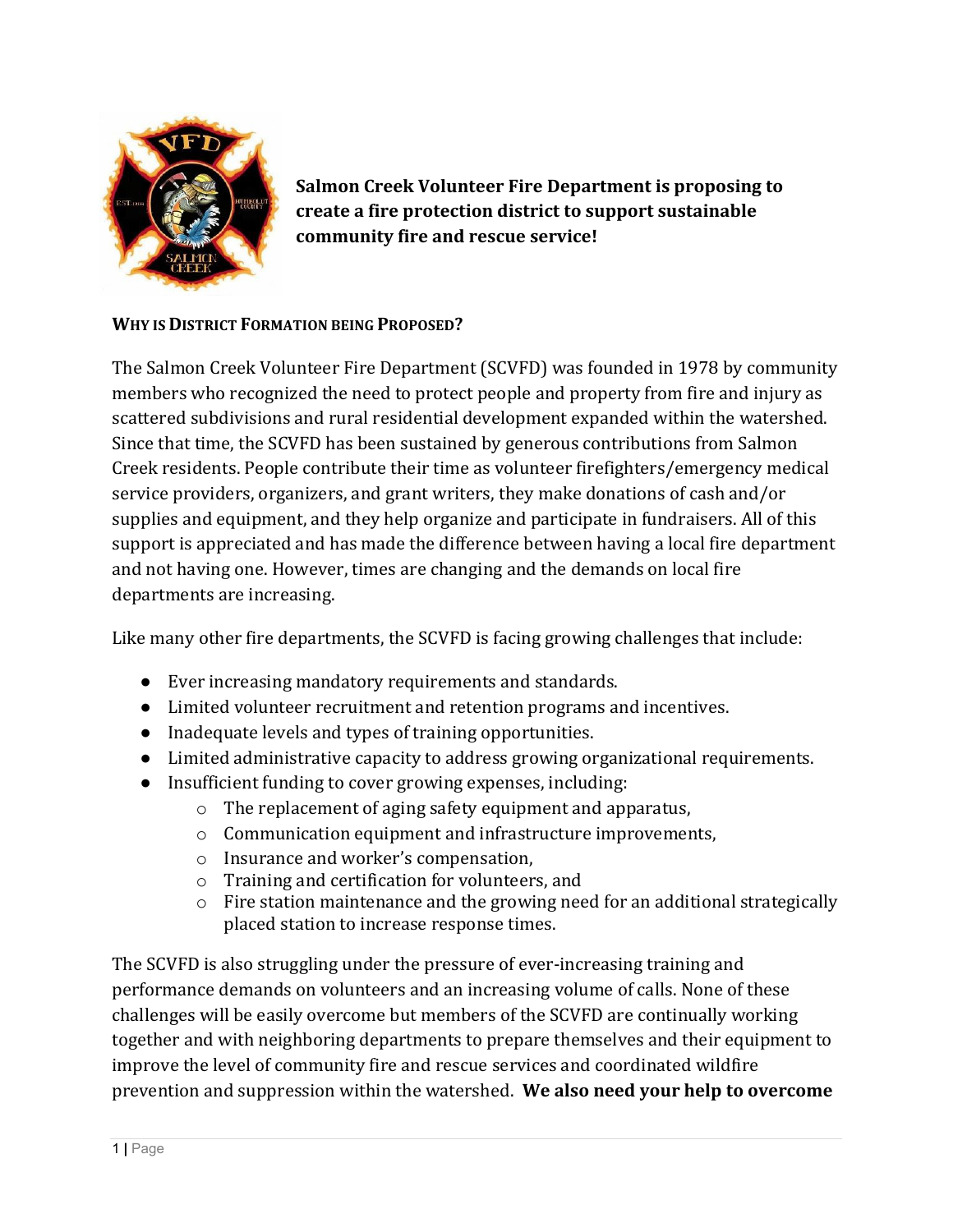**these challenges. Please join us in taking advantage of an opportunity to form a local fire protection district and establish a reliable and equitable source of revenue to ensure that the SCVFD survives and thrives.**

## **WHY NOW?**

To help address some of the challenges mentioned above the Humboldt County Fire Chiefs' Association commits a portion of their annual Measure Z grant funding to provide ongoing support for countywide fire service planning. These grant funds are supporting a technical team that is available to help us through the district formation process and will cover many of the associated expenses. Let's take advantage of this opportunity and help ensure the survival of our local fire department.

## **WHAT IS A FIRE PROTECTION DISTRICT?**

- A fire protection district is a type of special district formed to provide services within a specific jurisdictional boundary and may be supported by revenue from a combination of taxes, fees, grants, and fundraising.
- A fire district formed in Salmon Creek would be governed by elected local residents, independent of the County of Humboldt.
	- o Governing board members would be elected by the registered voters residing within the boundaries of the new district.
	- o The existing SCVFD would continue to provide fire and rescue services, supported by tax revenue managed by the district board.

## **IS MY PROPERTY WITHIN THE PROPOSED SALMON CREEK FIRE PROTECTION DISTRICT BOUNDARY?**

- Please use this  $\frac{\ln k}{k}$  to access an online map that shows the proposed district boundary; a simple map is also attached.
	- o We are proposing to include all of the parcels where we are most likely to be called as the primary local responder.
	- $\circ$  We also want to include residents who consider themselves part of our SCVFD family and who expect to be served by us.
- The members of the governing board will be required to reside within the boundary of the district.

<span id="page-1-0"></span><sup>1</sup> <https://arcg.is/1mae8z>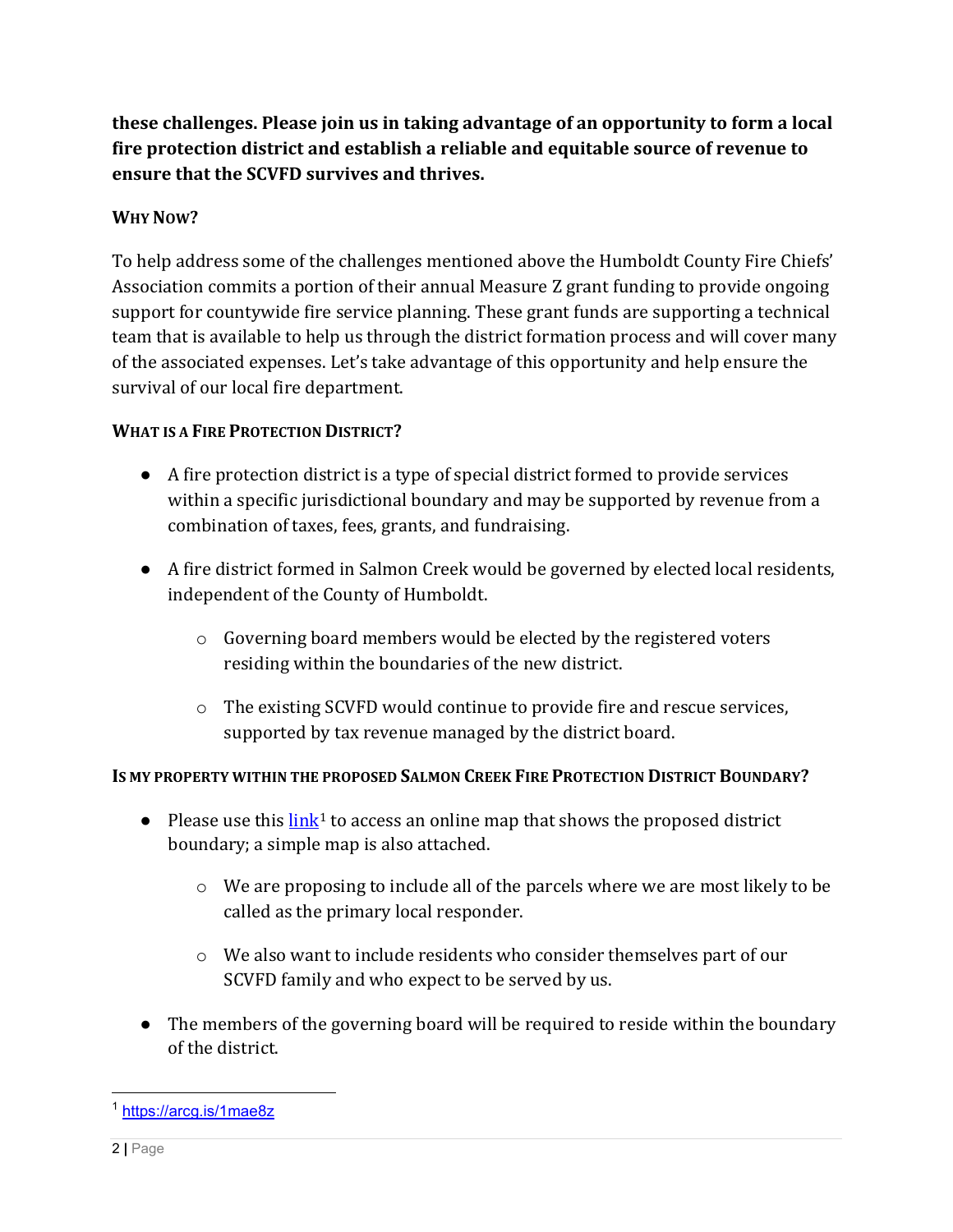- It will be the registered voters who reside within the proposed district boundary who will vote on the following:
	- o Forming a fire protection district and electing the governing board.
	- Establishing a special tax to support fire and rescue services.

#### **WHAT WILL THE NEW FIRE DISTRICT COST YOU?**

- **Special Tax:** A new fire district would be supported by a new special tax that must be approved by the voters of Salmon Creek.
	- $\circ$  To support a baseline, barebone budget, we are proposing a flat tax of \$75.00 per Assessor Parcel per year.
	- o If the proposed special tax is approved by local voters (⅔ majority of votes cast), the amount will appear on your annual property tax bill.
	- $\circ$  Although these taxes are collected by the County, they do not go to the state like property taxes; they are deposited in a fund for the use of the district (nominal processing and administration fees may be charged by the County).
	- o Landowners with multiple contiguous Assessors Parcels which are undeveloped, held under identical ownership, and used solely for timber production or agricultural grazing, will have the opportunity to lump them together so they are taxed as one parcel. An ordinance establishing the application process will be approved by the local elected governing board.
	- $\circ$  Initial estimates indicate that, if approved by registered voters, the special tax could generate between \$20,000 to \$25,000 per year in revenue. The range depends on how many property owners are approved to count multiple contiguous Assessors Parcels as one (see details above).
- **Tax Exchange Agreement with the County:** In addition to proposing the establishment of a new special tax, we are working on a proposal to the County to receive a portion of the property taxes already collected to support a local fire district (property tax exchange agreement).
	- $\circ$  If those negotiations are successful and the tax exchange agreement is approved by the Board of Supervisors, it is estimated that it could initially generate approximately \$1,000 per year and increase thereafter based on the growth in property value. This will generate revenue in addition to what is generated by the special tax.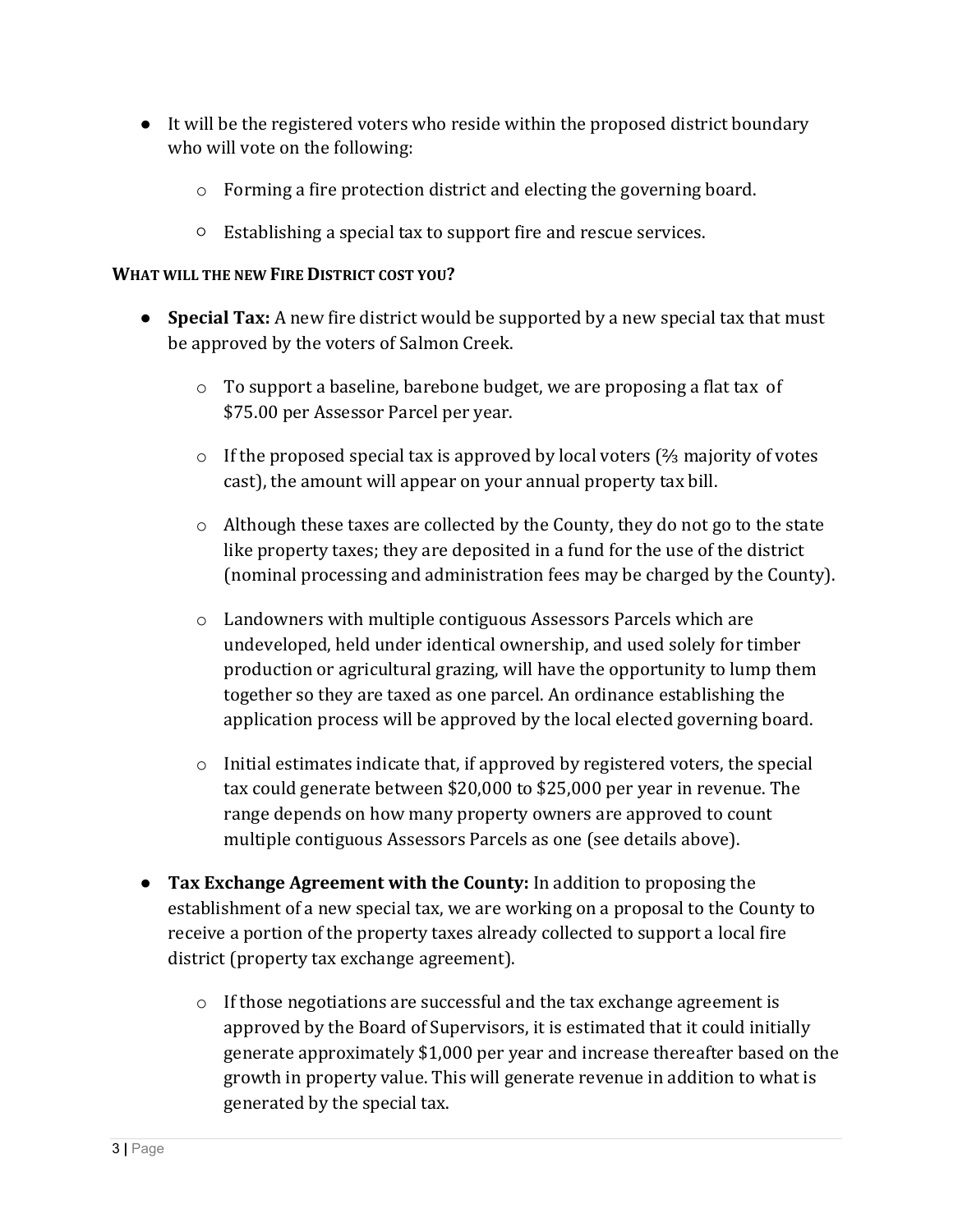- $\circ$  The revenue provided through this agreement between the District and the County will come out of property taxes you already pay and will cost you nothing extra.
- Between these new sources of tax revenue, which we don't have access to unless we are a district, and continued fundraising, donations and grants, the SCVFD will be able to maintain and improve its capacity to provide the services that we all depend on. The new tax revenue will be used to pay for recurring costs such as worker's compensation, liability insurance, training, and fire truck fuel and maintenance.

### **HOW WILL THE NEW FIRE DISTRICT BENEFIT YOU?**

- It will give us peace of mind that the SCVFD will be able to continue to respond to fires, medical distress calls, vehicle accidents, hazardous material spills and the many other calls we receive (note that the majority of calls to the fire department are for emergency medical services).
- As a result of the widespread wildfires experienced the last couple years, fire insurance is getting harder and harder to obtain if you choose to live in a rural area. Being located within the boundaries of a fire district may greatly benefit your ability to obtain fire insurance or keep the policy you already have.
- In response to severe wildfire impacts and changes to state law, property can only be subdivided if it is located within the boundaries of a fire-related district. Being located within a fire district will allow you to develop or subdivide your parcel, if you choose to do so, and it is consistent with county General Plan and Zoning requirements.

# **HOW WILL THE SALMON CREEK FIRE PROTECTION DISTRICT BENEFIT THE COMMUNITY AND THE EXISTING VOLUNTEER FIRE DEPARTMENT?**

- Forming a fire district will establish a consistent, long-term community-based and locally controlled revenue source to support the sustainable delivery of fire protection services by the SCVFD.
- The SCVFD would still rely on volunteers, but the new district will have more revenue to support its volunteer firefighters through increased training opportunities and improved equipment.
- The new district will be eligible to apply for grant funding and access tax revenue that is available only to local government entities like fire districts.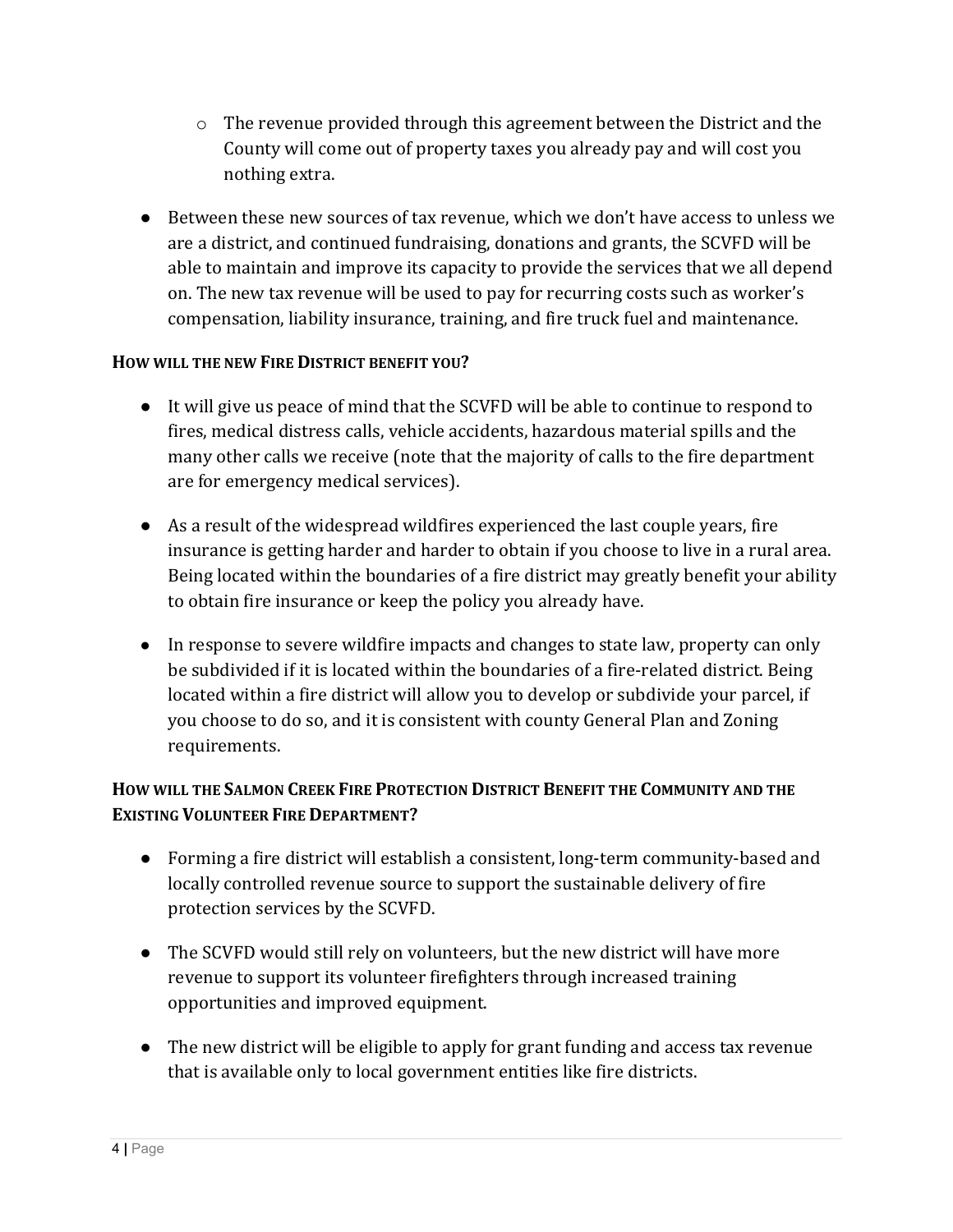● We know that many of the Salmon Creek residents enjoy the Fire Department Bar-B-Que fundraisers. The good news is that they will continue! However, with the new fire district funding covering our basic costs, monies donated at our fundraisers can now be used for strategic purchases and capacity building efforts.

#### **WHAT ARE THE STEPS IN THE DISTRICT FORMATION PROCESS?**

- Note that the following steps are not necessarily in sequential order.
- A Notice of Intent to Circulate a Petition to form a Fire Protection District will be posted in the newspaper and filed with the Local Agency Formation Commission (LAFCo) and County Clerk for a 30-day posting period.
- A petition will be circulated and the signatures of at least 25% of the registered voters in Salmon Creek must be collected to move forward with the district formation application process. Petition signatures will be verified by County Elections and applications by petition accepted as complete by Humboldt LAFCo as the lead agency
- The district formation application will be submitted to LAFCo:
	- o Upon receipt, LAFCo will send a notice of filing to interested/affected agencies.
	- $\circ$  Once the application is determined to be complete, a hearing date will be scheduled.
	- o A public notice will be issued 21 days in advance of the hearing.
	- $\circ$  If written objections are received by the close of the hearing, a protest hearing will be scheduled to take place in Salmon Creek and another notice will be issued 21 days before that hearing.
	- o LAFCo will then confirm hearing results and adopt a resolution requesting the Board of Supervisors to call the election.
- A Tax Exchange Agreement will be proposed to the Humboldt County Board of Supervisors:
	- o A proposal will be submitted, demonstrating the proposed Salmon Creek Fire Protection District's ability to meet expectations for becoming a fire protection district and responsibly administering public funds generated from property taxes.
	- o If approved, the Tax Exchange Agreement will be executed by and between the Salmon Creek Fire Protection District and the County. This agreement will be contingent upon the registered voters approving the district formation and the new special tax.
- Election Process: